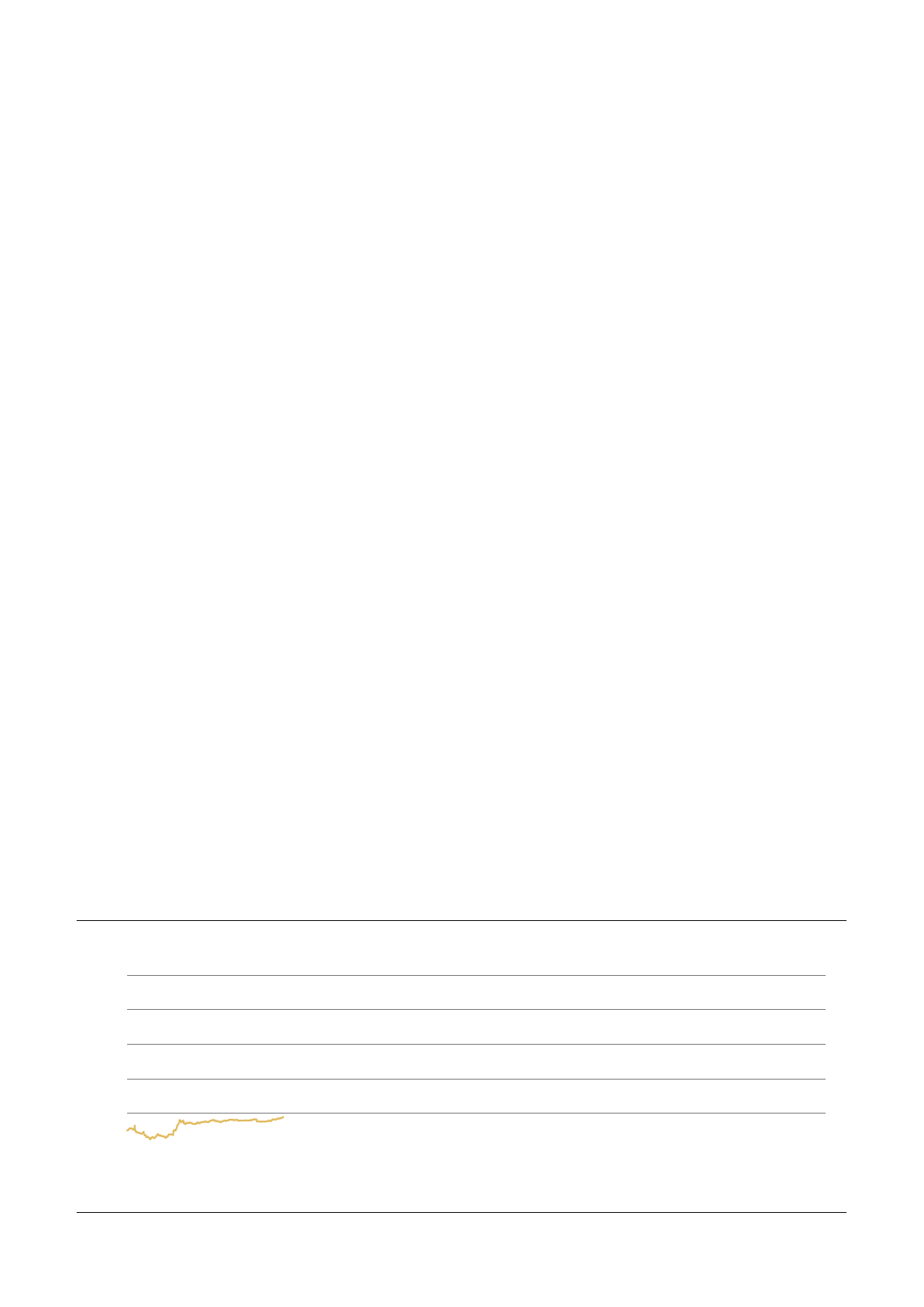

#### **Exhibit 6: Correlation of MSCI China ex-A-Shares & MSCI China A-Shares Indices with Global Benchmarks**  February 2002-December 2019 (USD)

Source: UBS Asset Management, December 2019

Looking further afield, and over a longer time period, China A shares have low correlation with a much more geographically diverse range of markets, thus offering further support to our belief that China equities offer strong diversification benefits.

# Active management can make the difference in China

Chinese equities have also seen considerable volatility historically, even compared to emerging market benchmarks – often seen as at the riskier end of the spectrum of public equity markets.

While this can be a mixed blessing for investors, both higher levels of overall and cross sectional volatility can create an

attractive playing field for active management. Skilful investors have more scope to position for sharp changes in market thinking and to be rewarded if these positions are proved to be correct.

In a market with a very high proportion of retail ownership by international standards, a focus on fundamental, industry and company research and taking advantage of unconventional sources of information can be rewarded.

Looking to identify industry leaders that will benefit as China transitions towards a consumer based, services led economy can help to uncover investment opportunities.

## **Exhibit 7: MSCI China A, MSCI EM and MSCI World, 60-day volatility of index returns p.a**  February 2005-December 2019



Source: Bloomberg, January 2020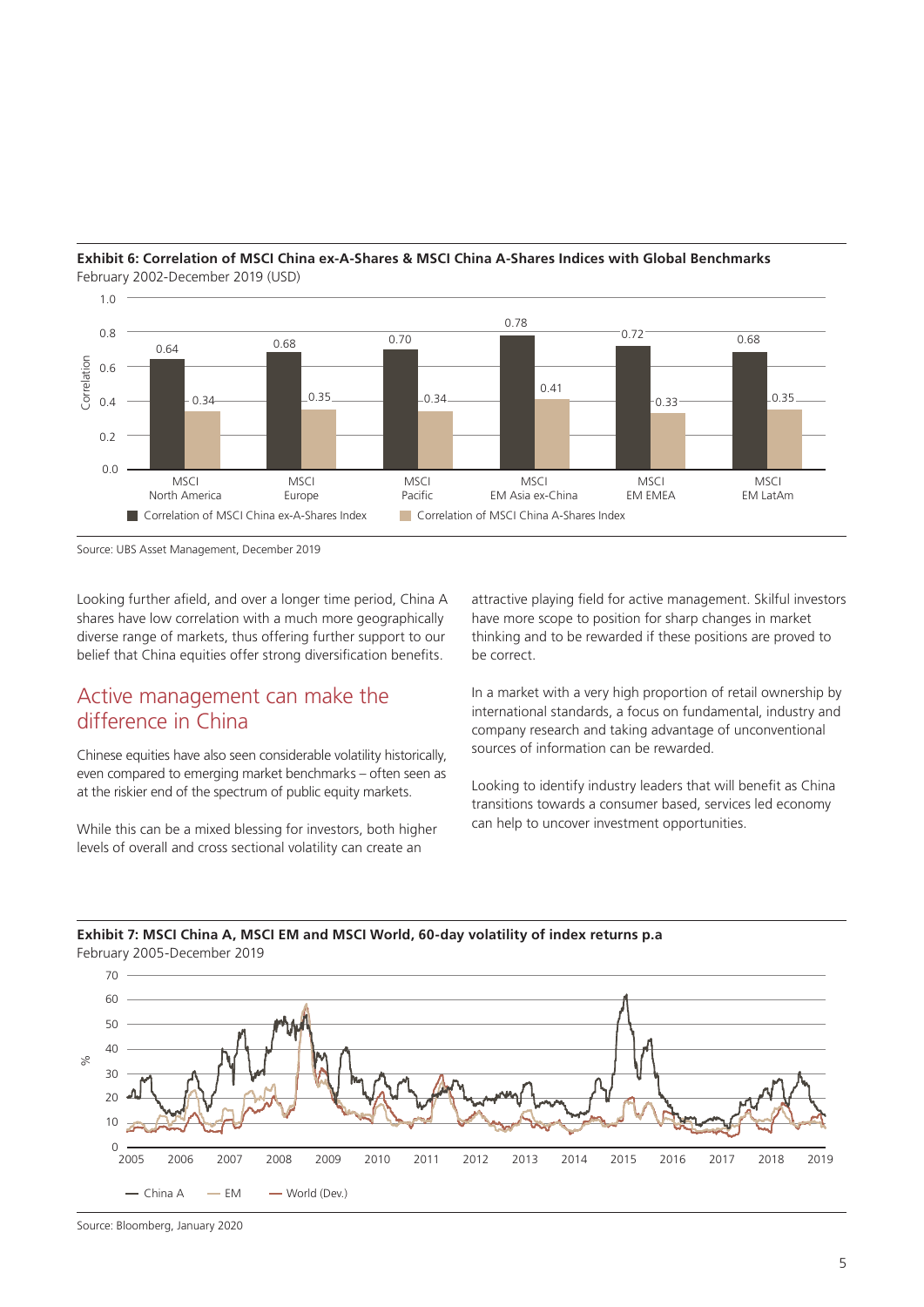Turning to bonds, China now hosts a rapidly growing fixed income market, which is already the third largest in the world and closing in on Japan in second place. As the market continues to broaden beyond government and policy bank bonds, a number of regulatory changes has made it more attractive to overseas investors.

The move by Bloomberg to include Chinese bonds in its flagship global indices is likely to see further strong inflows from such investors, where holdings of onshore bonds have already tripled in just three years.

Again, Chinese bonds can offer diversification benefits to a global fxed income portfolio, with low correlation to other large markets. With yields on offer on government, high quality credit and high yield markets all having fallen in recent months, yield-hungry investors may also be attracted by more tactical considerations.

Chinese bonds have the highest nominal yields among the 10 largest fixed income markets globally despite having delivered strong relative risk-adjusted returns in recent years. Real yields also look attractive, and the cost of hedging Chinese yuan exposure has also tended to fall – providing potential investors with an important risk mitigation tool.

While bond market access and investment has improved dramatically, the market has not been through continuous credit quality scrutiny in the same way that developed market bonds have been. The development of onshore ratings will be of importance to build investor confidence with China's authorities making big steps to bring foreign ratings companies into the market.

As fixed income market participants become more comfortable with investing in China, we believe that bottomup issue selection will be key, as idiosyncratic risks will be prevalent and that's where investors can benefit from having on-the-ground local presence and knowledge.

# Time to consider a standalone approach to capturing China's growth story?

Taking all the discussed factors together, it is clear that the internationalization of China's capital markets is continuing rapidly.

The key for global investors then is how to most effectively capture China's ongoing growth story, and we believe that a standalone investment allocation can increasingly be an effective option for investors.

In part that's because the size of the opportunity is just too big to ignore – China is the most significant driver of global growth and its onshore markets are rapidly surpassing other major global markets in terms of size.

This pattern of growth is likely to differ from other markets, both in emerging and developed regions, in terms of its key drivers, the role China increasingly plays in key new economy industries and the focus on developing links with other emerging economies.

More than that, China equities and fixed income asset classes offer investors diversification benefits compared to other widely-held portfolio allocations, as well as attractive opportunities for active management to add value.

These factors mean that a standalone allocation to China offers exciting opportunities for investors, both within individual asset classes and from an overall portfolio allocation perspective.